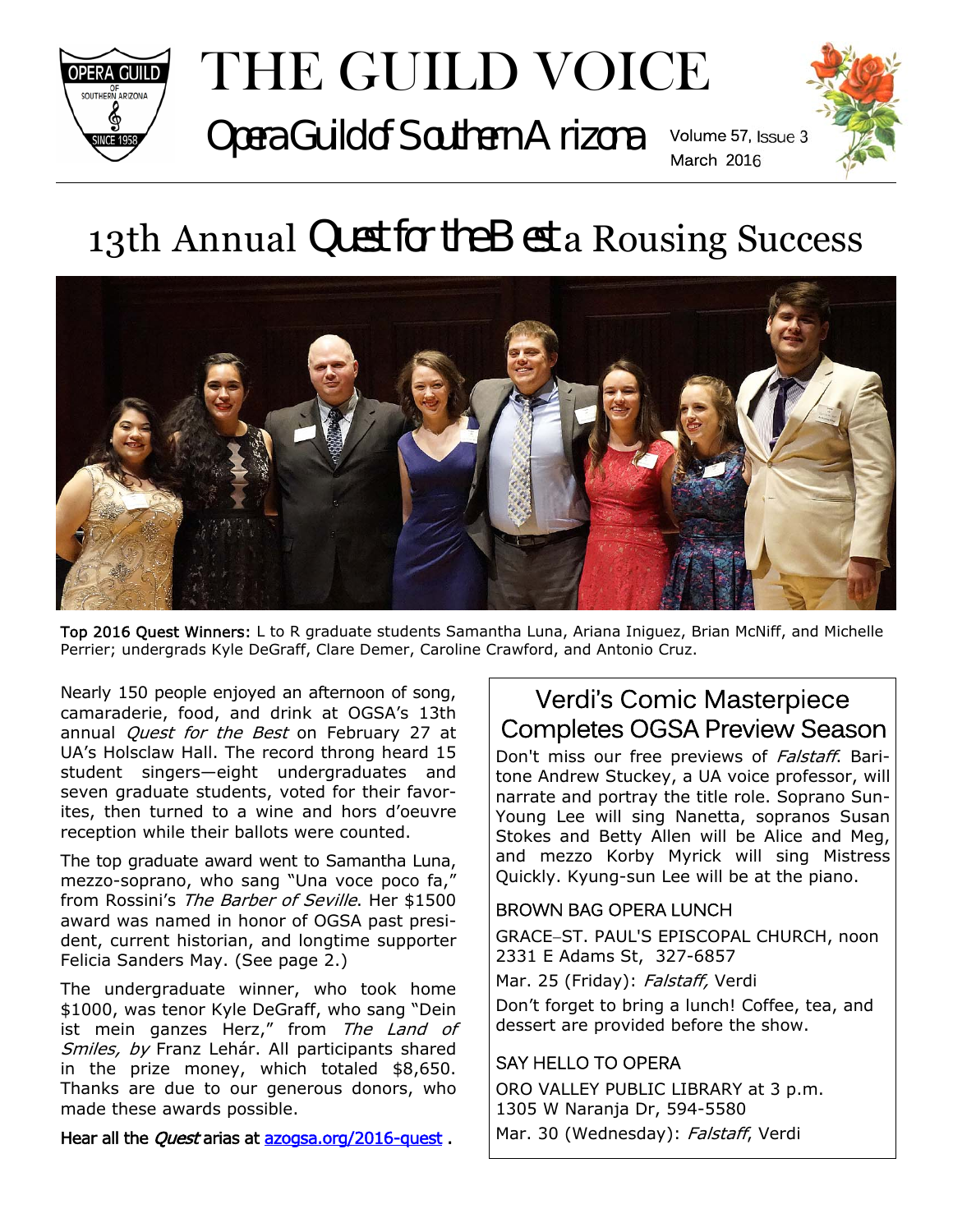#### FROM OUR PRESIDENT

I hope you were able to attend *Quest for the Best 2016,* because it was spectacular! The talent of the young singers in this vocal competition always amazes me. Everyone I spoke to at the delicious reception was impressed with the outstanding quality of the performances. Kudos to the singers, their teachers and the pianists. OGSA awarded \$8,650 in prizes; see the full list of participants and awards **azogsa.org/2016-quest**.

Thank you to all who attended, placed messages in the program, and gave donations to honor Felicia Sanders May. (Please read her gracious letter below.) Your support allows OGSA to support the students of opera. I also want to express my appreciation to the many volunteers who helped make Ouest run smoothly.



Judi Hasbrouck

JJ

Save the date for *Quest for the Best 2017* - March 11, 2017 at 1:00 p.m. in Holsclaw Hall. The Festival of Books will be on the University of Arizona campus that day, so you can attend both.

I hope that we will see you at our Annual Meeting / Member Party. It will be held Sunday, May 1, at 2 p.m. There will be refreshments and singing, and we will elect officers.

Thank you, again, for your generous support of the Opera Guild of Southern Arizona.

Sincerely, Judi Hasbrouck

## Thank You from *Quest* Honoree Felicia Sanders May

Dear OGSA Members,

Thank you for honoring me so wonderfully. Thank you for producing such an excellent *Quest for* the Best. It really was THE BEST! Next year will be even better, and the next year, and the next.

I have always loved working with and for the Opera Guild. We are unique in what we are trying to achieve, and we definitely have a special niche in the Tucson community. I am proud of our work and I know you all are also.

As OGSA Historian, I can't resist recounting some *Quest* history. The idea came from Suzanne Clark. It was first held in 2004 at the home of Kasey Havas, with 55 people attending and 18 singers participating. The outstanding singers included Shermayne Brown, Christopher Herrera, Stella Markou, Angela Barnes, and Joshua Hanna. We awarded \$3,250, a small start perhaps, but to date we have awarded over \$97,000. Not bad for our little organization, "the best kept secret in Tucson."

Keep up the wonderful work that you are all doing and, again, thank you so very much for honoring me. I feel very privileged and grateful.

Fondly, Felicia

#### Æ J

## Don't Miss Our Annual Meeting and Member Party on May 1

ひじじじょ The annual members' get-together will be held at 2 p.m. on Sunday, May 1, at the home of Philippe Bodin, 5631 N Campbell Avenue. We will elect officers and, as we all like to do, enjoy music and refreshments. This event is for members and prospective members, so bring a friend.

じじじじじょう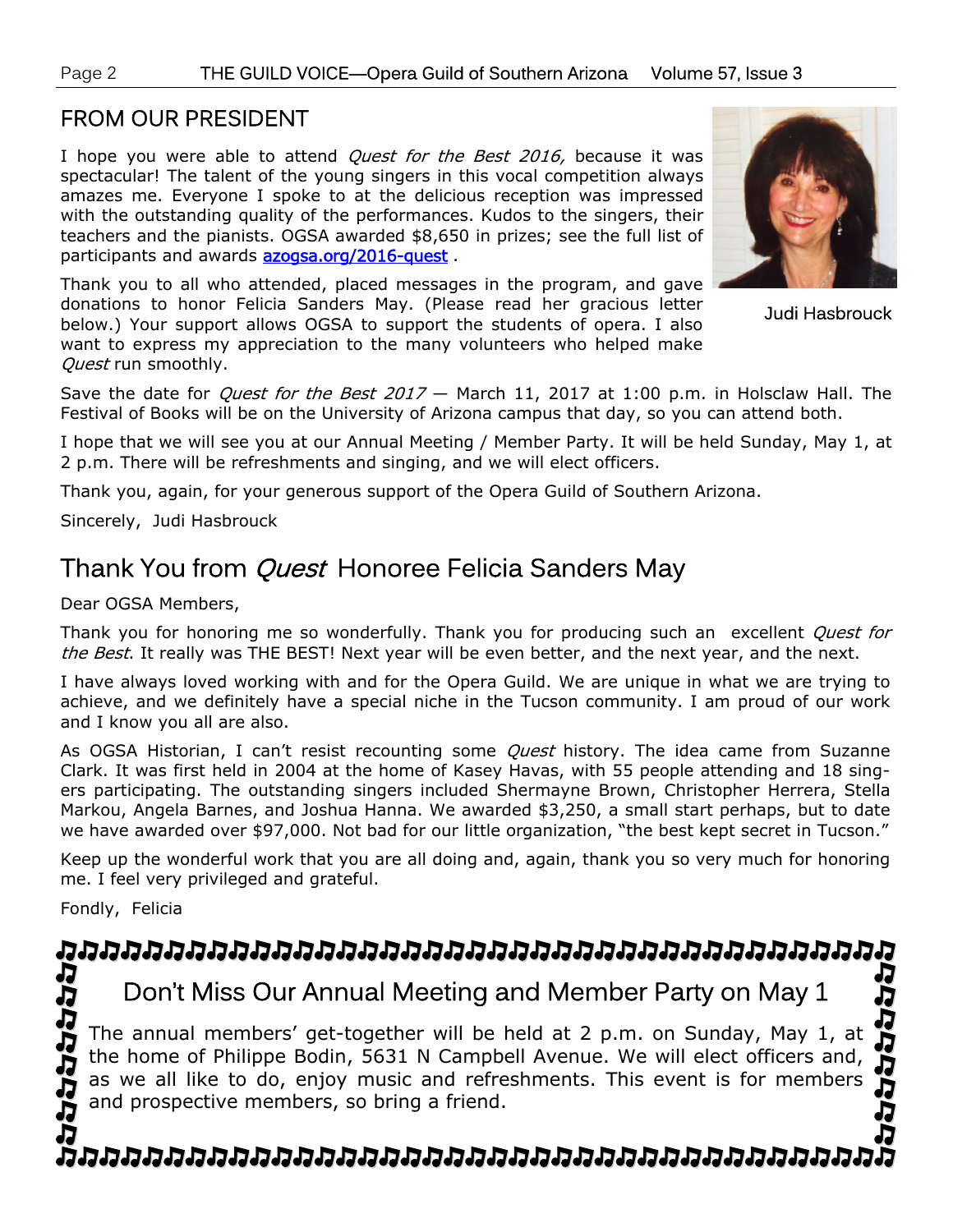## Va, vecchio John! - Carol Garrard considers Falstaff's Act III Soliloquy

In the autograph score of his last opera, Falstaff, Verdi added this note in his handwriting:

The last notes of Falstaff. All is finished! Go, go, old John . . . Walk on your way as long as you can . . . amusing type of rogue eternally true, beneath different masks, in every time, in every place! Go, walk, walk, farewell!"

Verdi's goodbye echoes Falstaff's own aria at the beginning of Act III. After being thrown into the Thames, he drinks warm wine to avoid catching a cold and muses: Go, old John, go, go on your way; walk on until you die. Then true virility will disappear from the world.

Read the complete article on our website, at http://azogsa.org/va-vecchio-john.

#### SUPPORT OGSA AND WIN A CAR!

OGSA offers you the chance to win a sporty 2016 Ford Mustang Shelby GT350, along with the knowledge that every dollar goes to support our students. Through the generosity of auto dealer Jim Click, eligible Tucson charities receive 100% of raffle sales. The drawing will be held on December 15, 2016. The tickets cost \$25 each, or 5 for \$100. Please contact Judi Hasbrouck (906-3792) to get your tickets. They make wonderful gifts, too.

#### In Memoriam: Geraldine Young

We note sadly the passing of our longtime member and strong supporter Geraldine (Jeri) Young. Her daughter Karson Aubuchon sent this obituary:

Geraldine Manon Young was born in San Francisco in 1922. Named after Geraldine Farrar, she knew on hearing her first aria that opera would be a lifelong passion. By the age of 16 she was an usher at the San Francisco Opera House. She loved opening nights, not only the spectacular performances, but the glittering audience as well.

She was particularly intrigued with Wagner's Ring, attending at least six cycles nationwide. Arizona Opera's production, directed by Glynn Ross, was her second favorite, after New York's Metropolitan.

Moving to Tucson, she found a vibrant opera community, and she so enjoyed the friendships that she made. She also treasured the many educational outreach programs that she gave at local schools. She was always happy when she was introducing young people to the wonders of opera.

Jeri lived all of her 93 years with a great respect for music in all of its forms, but opera was always her favorite. It was a life well lived.

#### METROPOLITAN OPERA LIVE IN HD

Puccini: Madama Butterfly Sat, Apr 2, 9:55 a.m. Donizetti: Roberto Devereux Sat, Apr 16, 9:55 a.m. R. Strauss: Elektra Sat, Apr 30, 9:55 a.m.

Participating theaters: El Con Mall, 3601 E Broadway Park Place Mall, 5870 E Broadway Foothills Mall, 7401 N La Cholla Century, 12155 N Oracle

Check with theaters re encore performances!

#### WELCOME TO OUR NEW MEMBERS!

| Olga A. Bever                         | George & Fern Fousse |
|---------------------------------------|----------------------|
| Hank Bogen                            | Janet Hedgpeth       |
| Carole Burke                          | Judy Milton          |
| Michael Campbell                      | Matt Perri           |
| Annette & Julius Cremisi Ellie Starer |                      |
| Helen Deluga                          | Margaret Thielemeir  |
| Martha Demer                          | Melody O. Weber      |

These opera lovers have taken advantage of our spring membership special. (See page 4.) Invite your friends to do the same. Anyone joining in March will be paid through June 30, 2017, and receive free tickets to UA Opera.

Existing members: Renewals for the membership year  $2016-17$  are due by July 1, 2016.

You can securely join, renew, and donate on our website, http://azogsa.org.